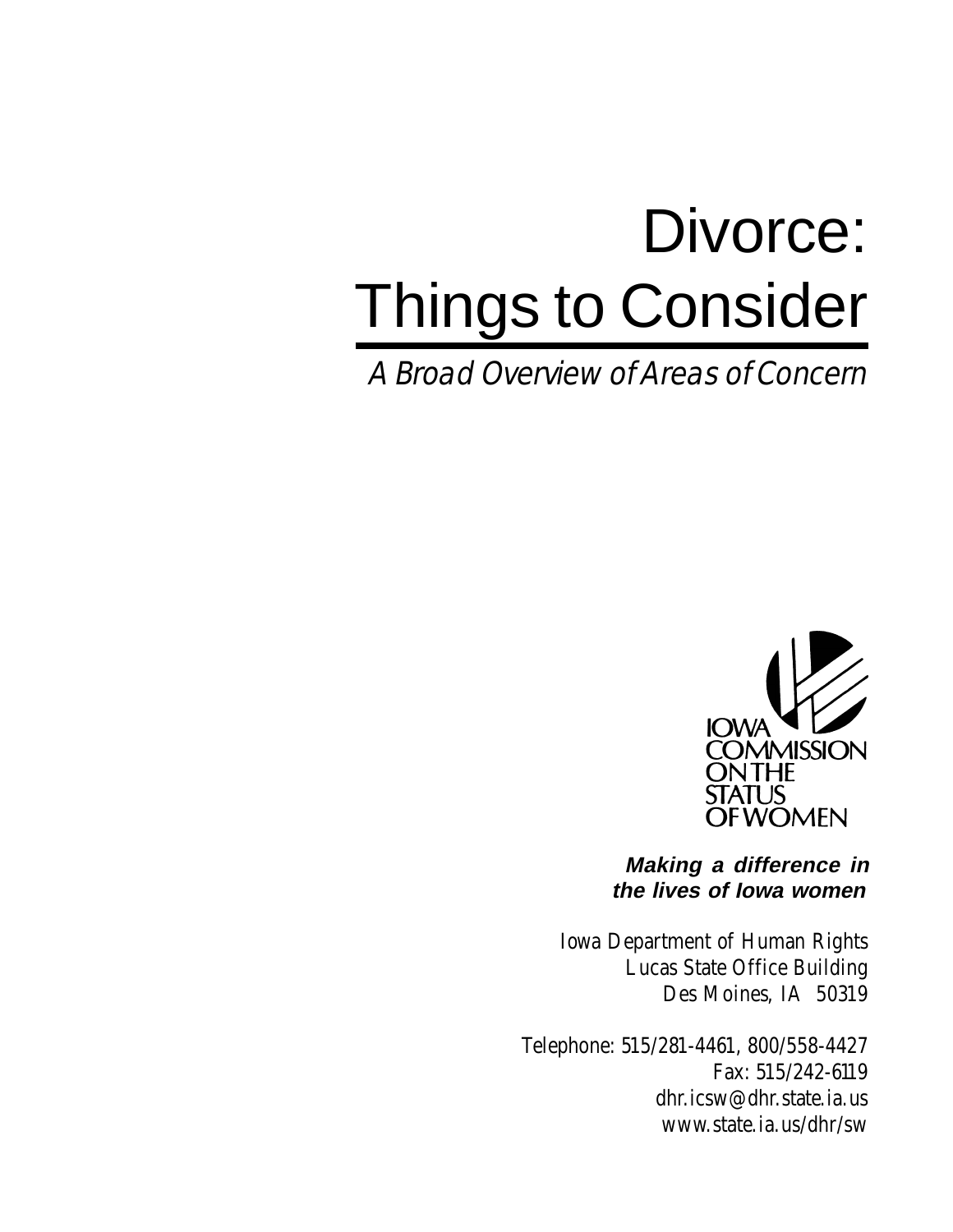# **Divorce: Things to Consider**

This pamphlet on divorce is meant to give a broad overview of some of the areas of concern which might arise during a divorce proceeding. **IT IS BY NO MEANS COMPREHENSIVE AND SHOULD NOT BE CONSTRUED AS LEGAL ADVICE.** Divorce by its nature is personal and each case is different; therefore, it is strongly recommended that you obtain an attorney to properly represent your interests in any of the matters mentioned in this pamphlet or any others that may arise. The following is meant to give you a guide to typical areas for discussion with your attorney.

# **Thanks to:**

May 1978—Patricia Kamath, attorney, Iowa City November 1981 (revised)—Claire Patin, attorney, Indianola March 1986 (revised)—Claire Patin, attorney, Indianola Patricia Shoff, attorney, Des Moines Todd Jansen, student, Drake University Law School October 1988 (revised)—Janice Becker, attorney, Iowa City Jill Pitsenbarger, student, University of Iowa April 1990 (revised)—Sharon A. Mellon, attorney, Iowa City July 1992 (revised)—Sharon A. Mellon, attorney, Iowa City March 1996 (revised)—Susan Dulek, attorney, Iowa City September 1998 (mediation section revised)—Annie Tucker, Iowa City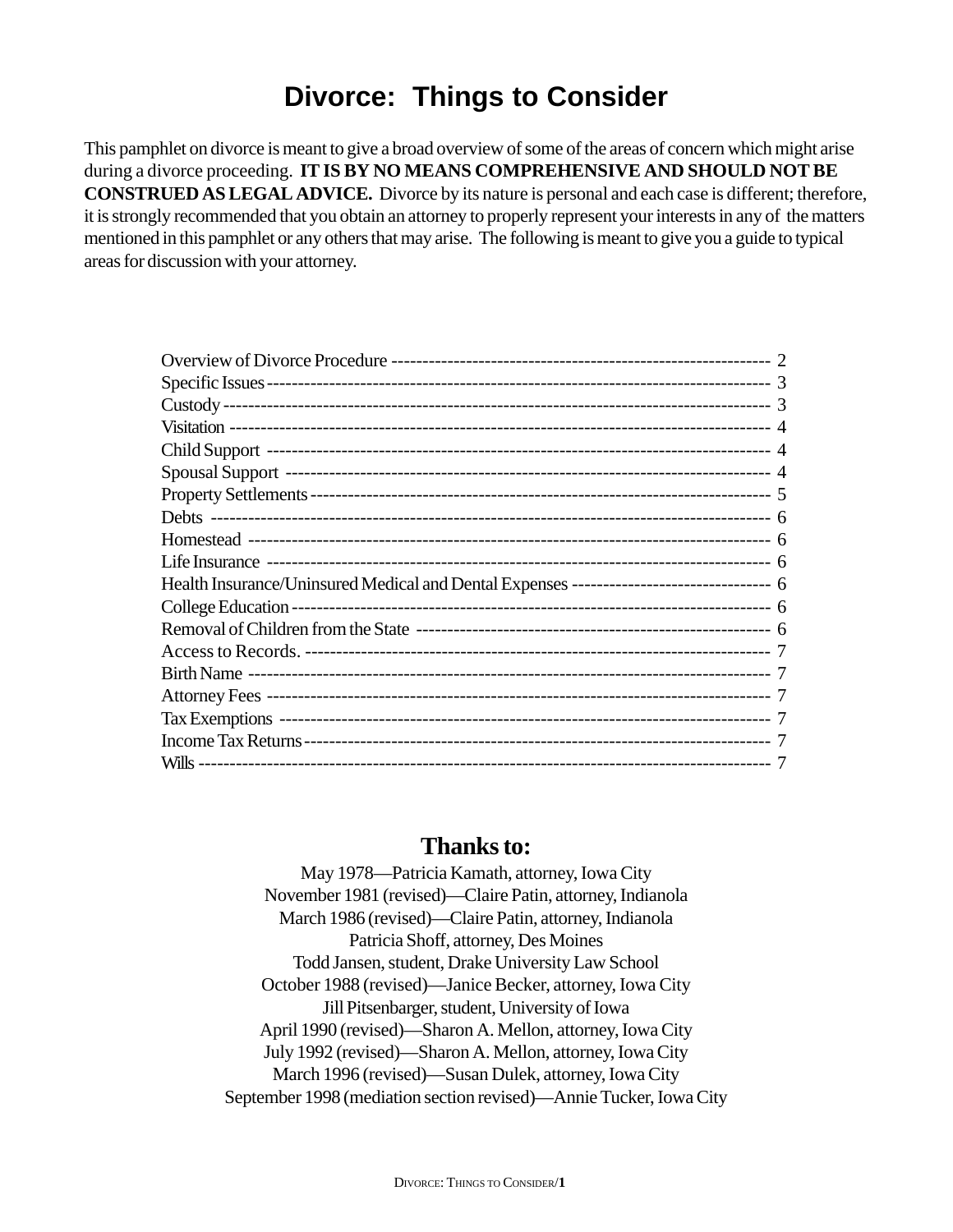# **Overview of Divorce Procedure**

Iowa has what is known as a "no-fault" divorce law. This means that one party is no longer required to prove in an adversarial proceeding that the other party was "at fault" or caused the marriage breakup. Instead of proving fault, a person must simply show there has been a breakdown in the marriage relationship, the "legitimate objects of matrimony" have been destroyed, and there remains no reasonable likelihood that the marriage can be preserved. The party seeking the divorce is the only one who needs to testify if all of the issues (e.g., custody, visitation, support, property and debt division) have been resolved by a written agreement or the other spouse completely ignores the divorce action ("default").

The first step in obtaining a divorce is to file a petition with the Court for "dissolution of marriage"—defined as a "termination of the marriage relationship" and synonymous with the term "divorce." A copy of the dissolution petition and an original notice from the Clerk of Court must be given to the other spouse. Before a person can file a petition for dissolution, he or she must have resided in the state for at least one year, or the person's spouse must be a resident of Iowa and be personally served (notified in person) in Iowa. The county in which the dissolution is filed is the one either spouse resides in.

After the petition has been filed, and the other spouse is served with (receives a copy of) the petition, a waiting period of 90 days is required before the divorce decree can be granted. This waiting period can be waived only for good cause and a showing of emergency or necessity to satisfy the Court that immediate action is required. During the 90 days, temporary orders may be obtained by either spouse that will give her or him attorney fees; temporary custody of the children; child support; alimony; or, if there has been physical abuse, the right to occupy the family home. It is also possible

to get an injunction to prevent a spouse from disposing of marital property prior to the final settlement. If one spouse has harassed or physically abused the other, a temporary injunction may be obtained to prevent these acts from recurring.

On request of either spouse, the Court will provide for a 60-day counseling period—known as conciliation—during the 90-day waiting period. The conciliator may be someone requested by the parties or one of the following: clergy, physician, public or private marriage counselor, or representatives from family service agencies or community mental health centers.

The 90-day waiting period is also used by the parties to negotiate a settlement of such matters as property ownership, child support, spousal support (alimony), and child custody. In most cases, settlements are agreed upon through this negotiation process, reduced to writing, and approved by the Court at a final hearing. In cases where the parties cannot reach an agreement, a pretrial conference is scheduled. At this pretrial conference, the parties and their attorneys meet formally at the courthouse to determine which issues the Court must resolve. If there are children, the court will order the parties to go to a class (probably will last four hours), which will discuss how children often are caught in the middle of the parents' divorce. A trial will be scheduled sometime after the pretrial conference and at least 90 days after the petition was filed. Divorce cases are heard by a judge without a jury and generally these trials can be closed to the public if the Court finds it is in the parties' or the child(ren)'s best interests.

Ordinarily, questions of wrongdoing and fault will not be heard. However, the question of personal fitness of each party will be considered if custody of the child(ren) is at issue. The Court may, on its own initiative or at the request of either party, appoint an impartial third attorney to represent the interests of the child(ren) at the hearing. The Court may also order that a home study or child custody evaluation be made to assist the Court in resolving the issue of child custody, or may order the parties to participate in mediation with a mediator to try to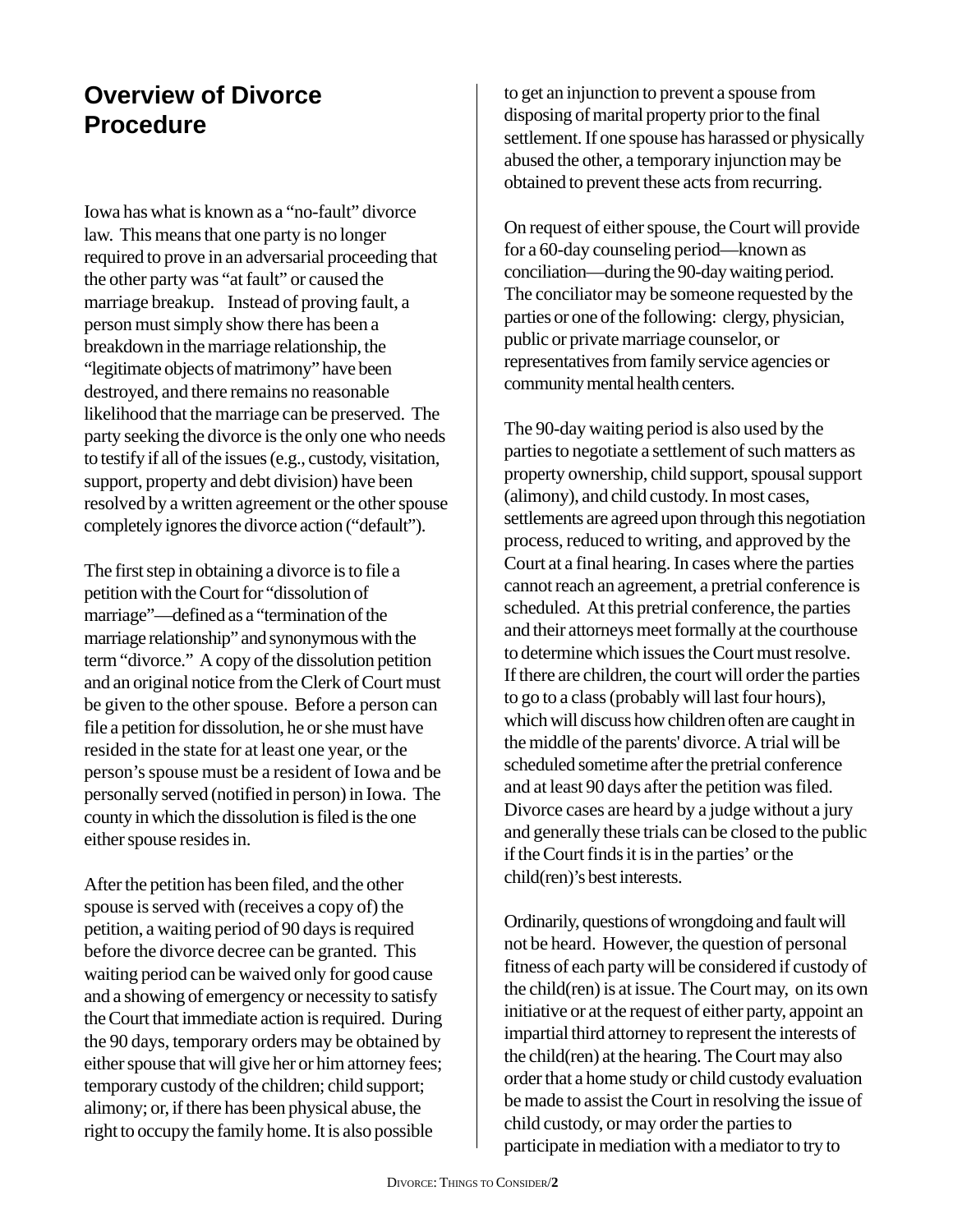resolve the custody/visitation issue(s). In nearly every case, the parties will have to pay the costs of the home study, child custody evaluation, and mediation.

The use of mediation is increasing in Iowa. In mediation, a neutral third party (not a judge) assists the parties in talking, listening, and reaching a settlement of some or all of the issues in their case. The mediator does not give advice or make decisions. Parties are encouraged to consult an attorney so they understand the long-term legal ramifications of their options. The parties make decisions based on what is important and acceptable to both of them.

Either party can request to participate in mediation at any time, or the Court can order the parties to participate. The Court orders parties to mediation in divorce- and custody-related cases that ask the Court to make a decision. If the parties are unable to reach complete agreement in mediation, the parties can then request the Court to make a decision on any unresolved issues at a hearing or trial. Parties may request an excuse, or waiver, from mediation where there is a history of domestic violence or severe abuse.

It is important to note that not all cases are negotiated to settlement within 90 days. Some cases do take longer; however, the court administrators monitor cases and will automatically schedule a pretrial conference if the case has been on file for l20 days. Civil time standard for processing contested dissolution cases assumes they can be completed in eight months and uncontested cases in four months.

# **Specific Issues**

# **Custody**

In making a custody decision, the Court's paramount concern is the "best interests of the child." In deciding what is in the "best interests of the child", the Court should try to assure the opportunity for maximum continuing physical and

emotional contact with both parents unless circumstances, such as harm to the child(ren), dictate otherwise. Therefore, the Court will consider joint legal custody of the child(ren) upon application of either party. In fact, if the Court denies joint legal custody, it must state its reasons for doing so. Joint legal custody does not require joint physical custody. Physical custody may still be given to one parent, subject to visitation rights of the other parent. The Court will not award joint physical custody (50/50 care) if custody is in dispute, but some judges will approve joint physical care provisions if the parents have agreed to it and can show the Court they have shared joint physical care of the child(ren) during their separation, and the child(ren) have not been adversely affected.

Some of the factors the Court will look at in determining the "best interests of the child(ren)" include:

- $\blacksquare$  whether each parent would be a suitable custodian for the child(ren);
- ! whether the psychological and emotional needs and development of the child(ren) will suffer due to lack of active contact with and attention from both parents;
- whether the parents can communicate with each other regarding the child(ren)'s needs and each parent can support the other's relationship with the child(ren);
- ! whether both parents have actively cared for the child(ren) before and since the separation;
- $\blacksquare$  whether the custody arrangement is in accordance with the child(ren)'s interests, or whether the child(ren) has (have) strong opposition, taking into consideration the child's age and maturity;
- whether one or both of the parents agree or are opposed joint custody;
- $\blacksquare$  the geographic proximity of the parents; and
- whether the safety of the child(ren), other children, or the other parent will be jeopardized by the awarding of joint custody or by unsupervised or unrestricted visitation.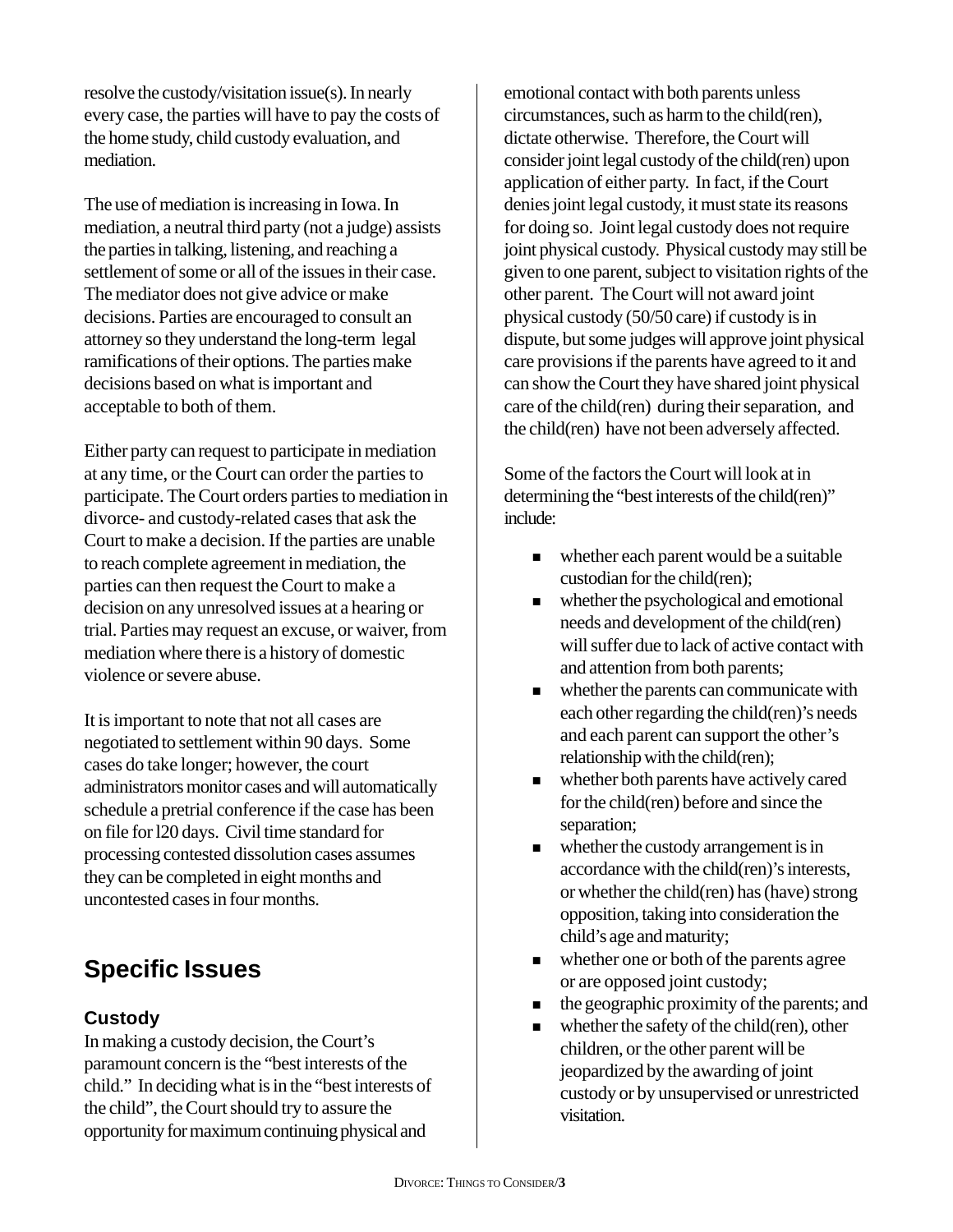If there has been a history of domestic abuse, there is a presumption that joint legal custody is inappropriate.

If legal and physical custody are awarded to one parent, the other parent is usually granted visitation rights. Also, the Court will seldom separate siblings into different homes. If the noncustodial parent has abused or neglected the child(ren), the Court could provide for supervised visitations.

The Court will have looked closely at the behavior of both parents during the marriage and after their separation. Before moving out of a marital home without your child(ren), you should consult an attorney if you want custody or primary care. Once the custody determination is made by the Court, it is very difficult to change or modify the decree.

#### **Visitation**

Either general or specific visitation rights may be granted to the noncustodial parent. It is usually preferable to spell out visitation rights in the agreement or decree. Consideration should be given to visitation on some weekends, holidays, child(ren)'s and parent's birthdays, and school/ summer vacations. Grandparents may also have visitation rights, and provisions may be included in the decree as to their exercise of these rights.

# **Child Support**

The Court must now set child support payments according to child support guidelines established by the Supreme Court of Iowa, unless the Court determines in writing that an injustice would occur by applying the guidelines. The guidelines take into consideration both parents' net incomes and the number of children to be supported. If requested, the Court will usually order temporary child support while the dissolution is pending.

Women as well as men will be required to pay child support to the primary custodian. Child support can be changed or modified, but it must be shown that there is a "material change of circumstance" not contemplated by the Court and the parties at the time of the decree. From a tax standpoint, child support payments are not deductible to the person

paying them or taxable to the recipient.

#### **Spousal Support**

Spousal support or alimony may be awarded to either a husband or a wife. Some of the factors the Court will consider in granting such include:

- the length of the marriage;
- $\blacksquare$  the age and physical and emotional health of the parties;
- $\blacksquare$  the distribution of property;
- the educational level of each party at the time of marriage and at the time the action is commenced;
- the earning capacity of the party seeking maintenance, including educational background, training, employment skills, work experience, length of absence from the job market, custodial responsibilities for children and the time and expense necessary to acquire sufficient education or training to enable the party to find appropriate employment;
- the feasibility of the party seeking maintenance becoming self-supporting at a standard of living reasonably comparable to that enjoyed during the marriage, and the length of time necessary to achieve this goal;
- $\blacksquare$  the tax consequences to each party;
- any mutual agreement made by the parties concerning financial or service contributions by one party with the expectation of future reciprocation or compensation by the other party;
- $\blacksquare$  the provision of an antenuptial agreement; and
- **In the court may determine to** be relevant in an individual case.

The Court can award lifetime alimony to a disabled or an older spouse whose income is significantly less than the other spouse's, and where it appears unlikely, due to age or disability, that the disadvantaged spouse will be able to significantly improve his or her financial condition.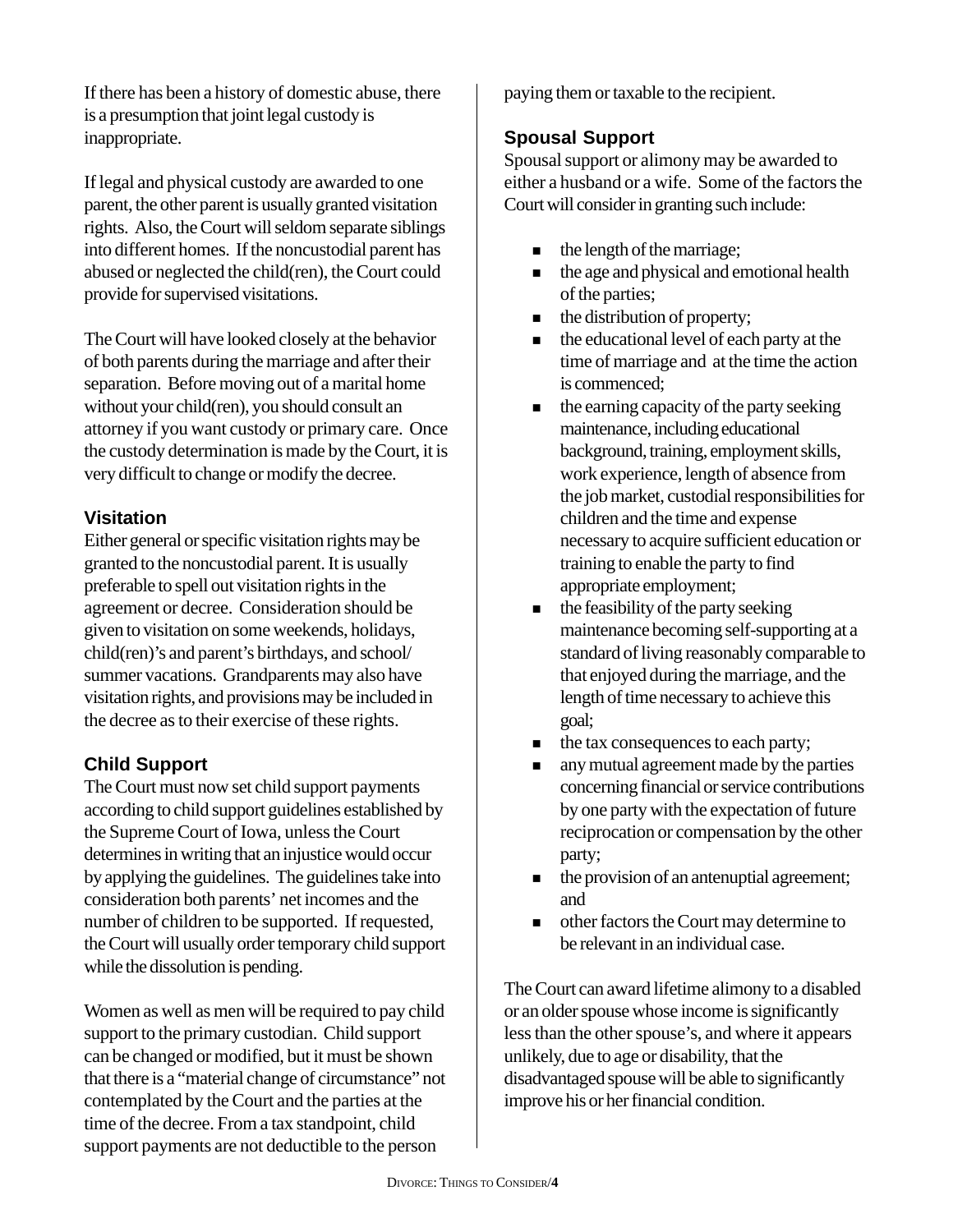The Court can also award rehabilitative alimony to a spouse for a shorter, defined period of time to assist that spouse in making the transition from homemaker through a schooling or training period into the work force. The Court can also award reimbursement alimony to a spouse who has made significant contributions (homemaking, child care and/or earnings) to the other spouse's advanced degree or professional license.

Typically, lifetime and rehabilitative alimony terminate when the recipient remarries or dies, but reimbursement alimony usually does not terminate upon remarriage. As a general rule, alimony payments are taxable to the recipient and deductible to the payer. If no alimony is received at the time the marriage is terminated, neither spouse can ever obtain alimony from the other in the future. Because of this rule, it may be prudent to obtain even \$1 of alimony per year so that in the event of illness or injury that would incapacitate a spouse from working, she/he could reopen the issue of the amount of alimony with the Court. Alimony, like child support, can be modified (increased, decreased or terminated) in the event of a substantial unforeseen change in circumstances not in contemplation of the Court or the parties when the decree was entered.

#### **Property Settlements**

Iowa is an "equitable distribution" state. The Court is required to make a distribution of assets and debts which is fair based upon all the facts and circumstances of each case. Equitable distribution does not always mean an equal distribution. In determining an equitable division of the parties' assets and debts, the Court will consider:

- $\blacksquare$  the property brought into the marriage by each party;
- $\blacksquare$  the age and physical and emotional health of the parties;
- the length of the marriage;
- the contribution of each party to the marriage, giving appropriate economic value to each party's contribution in homemaking and child care service;
- $\blacksquare$  the earning capacity of each party,

including educational background, training, employment skills, work experience, length of absence from the job market, custodial responsibilities for children and the time and expense necessary to acquire sufficient education or training to enable the party to become self-supporting at a standard of living reasonably comparable to that enjoyed during the marriage;

- the desirability of awarding the family home or the right to live in the family home for a reasonable period to the party having custody of any children. Or, if the parties have joint legal custody, to the party having physical care of the child(ren);
- $\blacksquare$  the amount and duration of an order granting support payments to either party, and whether the property division should be in lieu of such payments;
- **IDED** other economic circumstances of each party, including pension benefits, vested or unvested, and future interests;
- $\blacksquare$  the tax consequences to each party;
- any written agreement made by the parties concerning property distribution;
- $\blacksquare$  the provisions of any antenuptial agreement;
- ! other factors the Court may determine to be relevant in an individual case;
- the contribution by one party to the education, training or increased earning power of the other.

Inherited property and gifts received by either party are generally not divided between the parties, and are considered the individual property of the recipient. However, if these assets become commingled with marital property or are dissipated in family support, it may be difficult to recover their value. Property can include things like pension plans, partnership interests, stock in professional corporations or family businesses (whether incorporated or not), life insurance cash value, IRAs and employee stock option plans, to name a few, as well as real estate, vehicles, farm machinery, livestock, grain, household goods, bank accounts, stocks and bonds. The services of other professionals, e.g., appraisers and accountants, may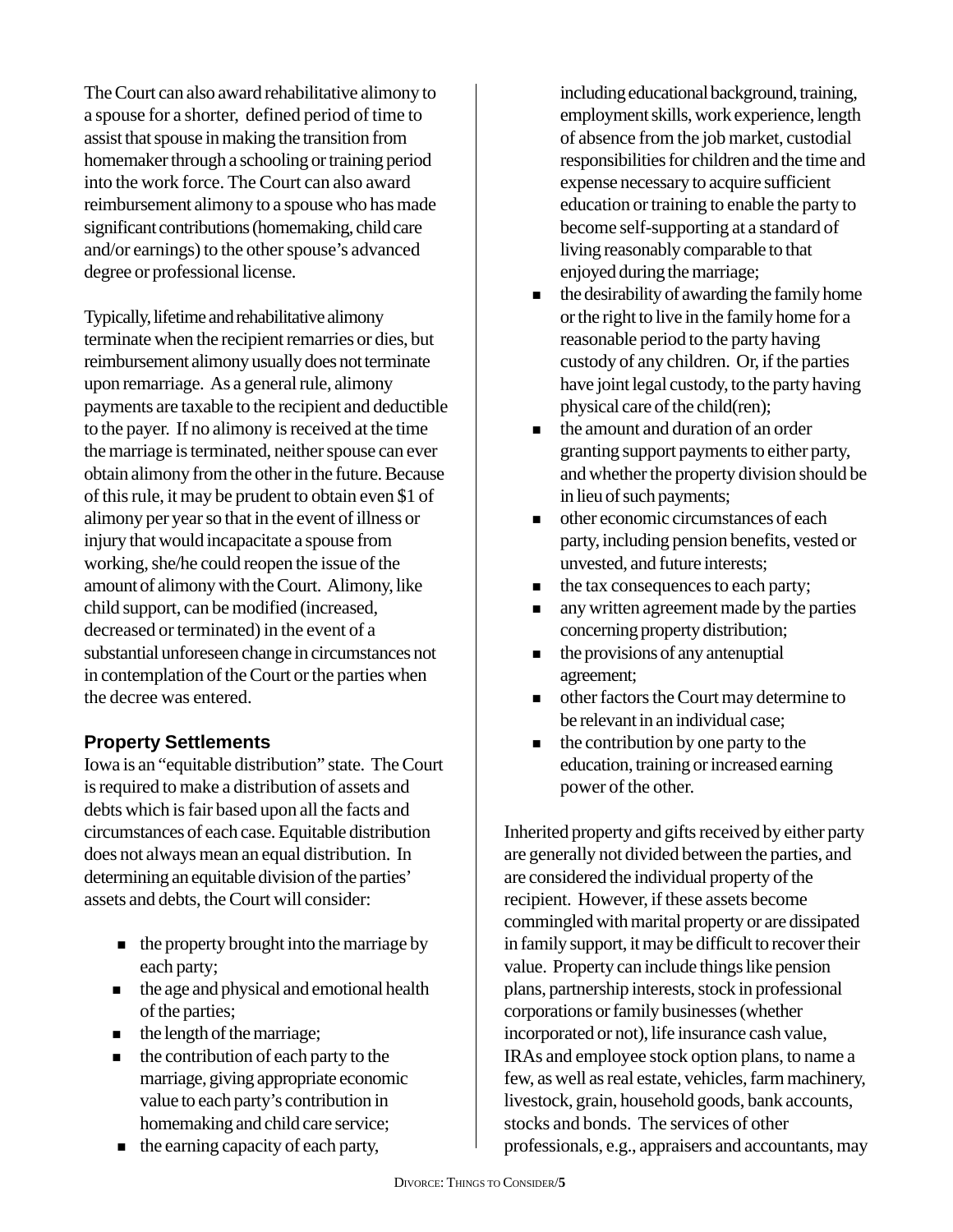be required to determine the extent and value of assets, which can significantly increase the cost of a divorce action.

#### **Debts**

Determining debt liability may be more important than property division, and usually this is done as part of the equitable distribution. Sometimes, one spouse will declare bankruptcy after the divorce, but the other spouse will not do so. The creditors can, and will in many cases, attempt to collect the debts from the spouse not declaring bankruptcy. Unfortunately, the Court in a dissolution proceeding cannot prevent a creditor from collecting joint debts from either spouse. The Court can only decide which spouse is liable for the debt, as between the parties, but creditors are not bound by that decision.

#### **Homestead**

Often the parties' major asset is the equity in the home. It may be impossible for the person assuming ownership to immediately pay to the other party his or her share of the equity. Periodic payments may be arranged, or a lump sum payment may be made after sale of the house or at a future date, such as the date the youngest child reaches majority or the custodial spouse remarries. If the custodial or primary care parent can afford the house payments, often they will be allowed to remain in the home for the children's sake until the children complete high school (absent remarriage, sale of the home, etc.) before they are required to pay off the cash settlement on the home to their former spouse.

# **Life Insurance**

Sometimes the Court will require each party to maintain a life insurance policy as guarantee of child support or alimony payments. The beneficiary may be the spouse, the children, or a trustee, since, under Iowa probate law, a minor child may not receive outright in excess of \$4,000 from inheritance. It may be difficult to determine that the required life insurance policy is being maintained after the divorce. A provision should be included in the agreement requiring annual proof of policy premiums payment and prohibiting borrowing

against the policy, which would reduce its death benefit.

# **Health Insurance/Uninsured Medical and Dental Expenses**

The Court often requires one parent to provide health insurance for the children, which may be in addition to his/her monthly child support obligation. The agreement between the parties or the decree should specify what the insurance covers (e.g., hospitalizations, eyeglasses, dental and orthodontia work, and prescriptions drugs). In addition, the Court may require one parent to pay all uninsured medical, dental, orthodontia, etc., expenses, but more typically the parties divide these expenses.

# **College Education**

Usually child support will not be awarded past a child's eighteenth birthday or completion of high school, whichever occurs last. The Court can provide for support for a child who goes on to a college or trade school or the parties may agree that both will contribute to college education costs and this agreement is enforceable. In families where college is anticipated, care should be taken that both maintain their obligation at the same level they would have maintained if the divorce had not occurred. The Court will not require parents to pay for expensive private college educations unless the parents agree to it. The Court may also require the child to contribute a certain percentage to his or her educational expenses, in addition to the parents' contributions. The Court will not require parental college or vocational educational support beyond the child's twenty-second birthday, and will require that the child be a full-time student attending a college, university or vocational school in good faith. Post-high school educational support is not to be based upon the Child Support Guidelines, but will be set in an amount which is fair and equitable.

# **Removal of Children from the State**

The parent who has primary physical care of the children provides their primary residence, and is thus entitled to change this residence even by moving out-of-state. Depending on the individual case, the Court can prohibit a custodial parent from moving children out-of-state without giving the other